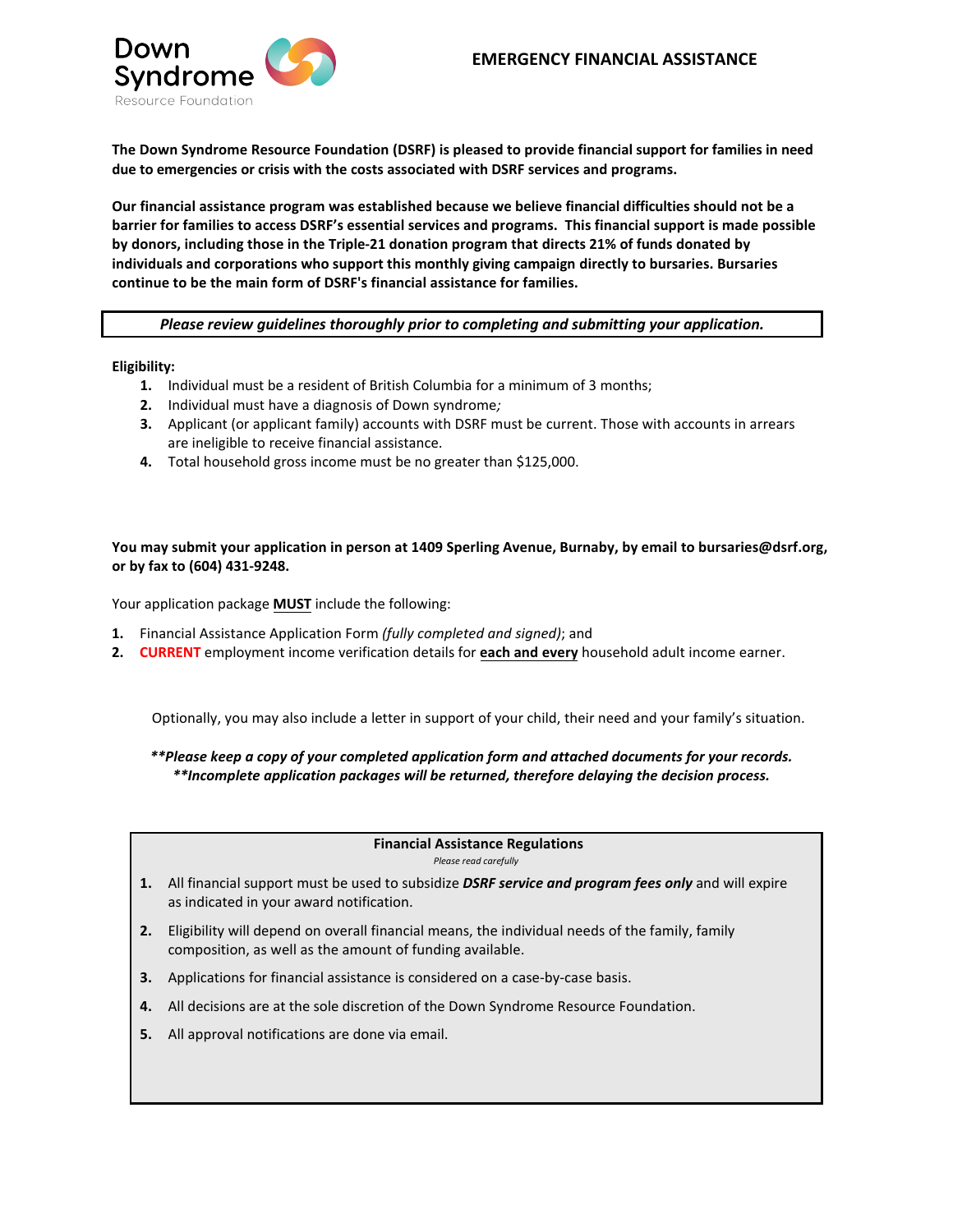

*The personal information collected on this form will be used for the purposes of determining DSRF financial assistance eligibility and will be treated confidentially in compliance with the BC Freedom of Information and Protection of Privacy Act. Any questions about the collection, use or disclosure should be directed to the Chief Executive Officer of the Down Syndrome Resource Foundation, (604) 444-3773, 1409 Sperling Avenue, Burnaby, BC V5B 4J8*

| TO BE COMPLETED BY PARENT OR GUARDIAN                   |                              |                            |  |  |
|---------------------------------------------------------|------------------------------|----------------------------|--|--|
| <b>LAST NAME OF STUDENT</b>                             | <b>FIRST NAME OF STUDENT</b> | DATE OF BIRTH (YYYY/MM/DD) |  |  |
|                                                         |                              |                            |  |  |
| <b>PROGRAM OF Service (One service per application)</b> |                              |                            |  |  |
| <b>Please Select:</b>                                   |                              |                            |  |  |
| NAME OF PARENT(S)/GUARDIAN(S)                           | <b>DAYTIME PHONE</b>         | <b>EVENING PHONE</b>       |  |  |
|                                                         |                              |                            |  |  |
| <b>EMAIL ADDRESS</b>                                    |                              |                            |  |  |
|                                                         |                              |                            |  |  |
| <b>ADDRESS</b>                                          | <b>CITY</b>                  | <b>POSTAL CODE</b>         |  |  |
|                                                         |                              |                            |  |  |

#### **ELIGIBILITY**

**A.** Resident of British Columbia for **a minimum** of 3 months?

**B.** Does the individual have a diagnosis of Down syndrome?

**C.** CRA Notice of Assessment and/or current income documentation for for each family

|  | member? |  |
|--|---------|--|
|  |         |  |

**D.** Signature of Parent / Guardian (at end of application). The MES

| YES  | NO |  |
|------|----|--|
| YESl | NO |  |

 $NO<sub>2</sub>$ 

**HOUSEHOLD MEMBERS** (Starting with yourself, please list all persons who normally reside in your home.) Include income for all adult household members. Income declarations must be confirmed with require income verification documents noted above.

| First Name: | Age: | Relationship: | <b>Please Select:</b> | Gross Income: \$ |     |
|-------------|------|---------------|-----------------------|------------------|-----|
| First Name: | Age: | Relationship: | <b>Please Select:</b> | Gross Income: \$ |     |
| First Name: | Age: | Relationship: | Please Select:        | Gross Income: \$ |     |
| First Name: | Age: | Relationship: | Please Select:        | Gross Income: \$ |     |
| First Name: | Age: | Relationship: | Please Select:        | Gross Income: \$ |     |
| First Name: | Age: | Relationship: | <b>Please Select:</b> | Gross Income:    | - S |
| First Name: | Age: | Relationship: | <b>Please Select:</b> | Gross Income:    | - S |
| First Name: | Age: | Relationship: | <b>Please Select:</b> | Gross Income:    |     |
|             |      |               |                       |                  |     |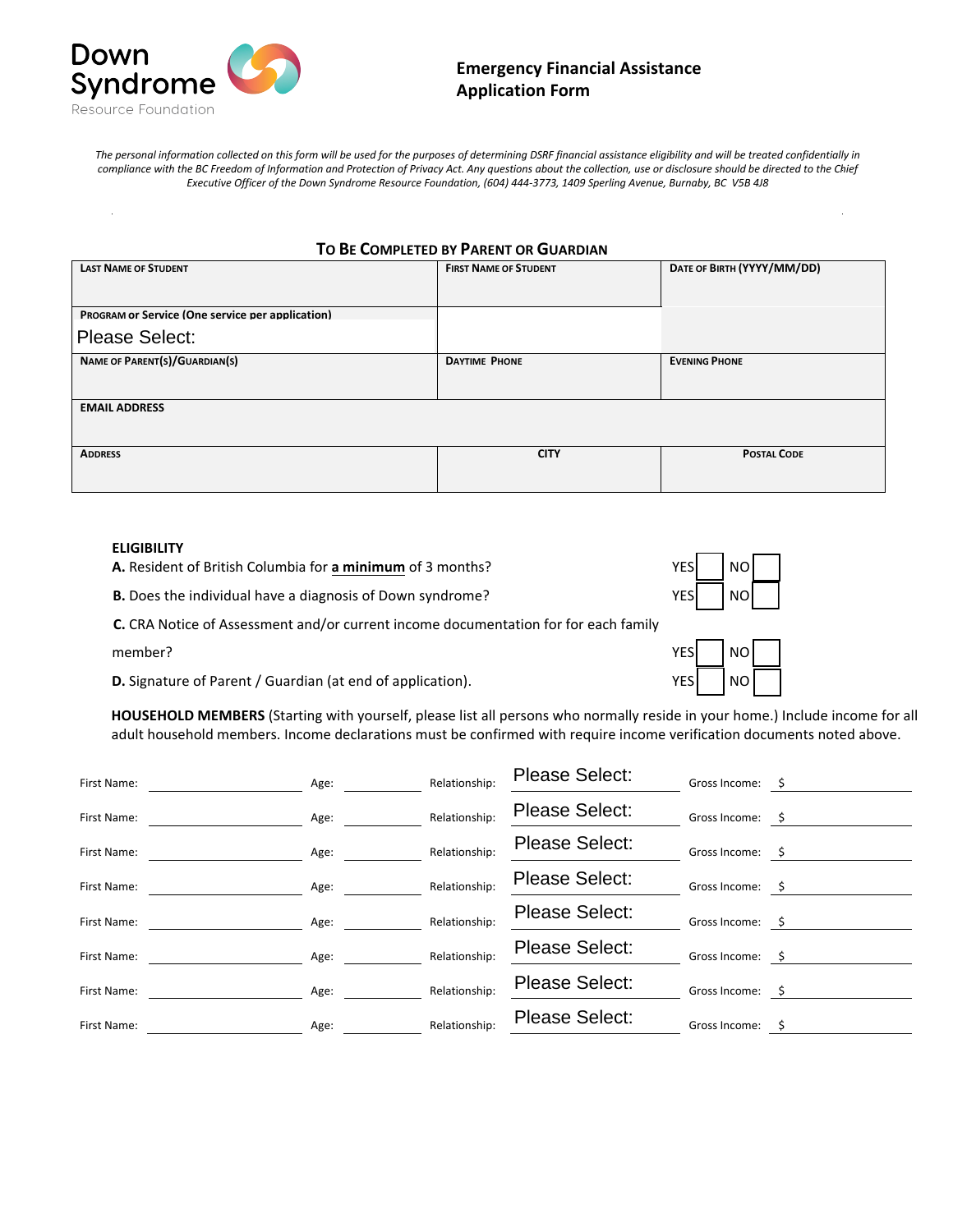

# **Financial Disclosure**

### **Amounts may be estimated to the nearest \$1,000.**

# **Other Income Sources**

| Child Disability Benefit (Annual Amount)        |  |
|-------------------------------------------------|--|
| Canada Child Benefit (Annual Amount)            |  |
| BC Early Childhood Tax benefit (Annual Amount)  |  |
| Other Income Sources (including family support) |  |

### **Assets**

| Home                                          |   |
|-----------------------------------------------|---|
|                                               | Ć |
| Other properties                              |   |
|                                               | c |
| Automobiles                                   |   |
|                                               |   |
| Other vehicles                                |   |
|                                               | c |
| Stocks, bonds and term deposits               |   |
|                                               |   |
| Any other assets (including savings accounts) |   |

# **Liabilities**

| Mortgage               |  |
|------------------------|--|
|                        |  |
| Line of credit balance |  |
|                        |  |
| Credit cards balance   |  |
|                        |  |
| Any other liabilities  |  |